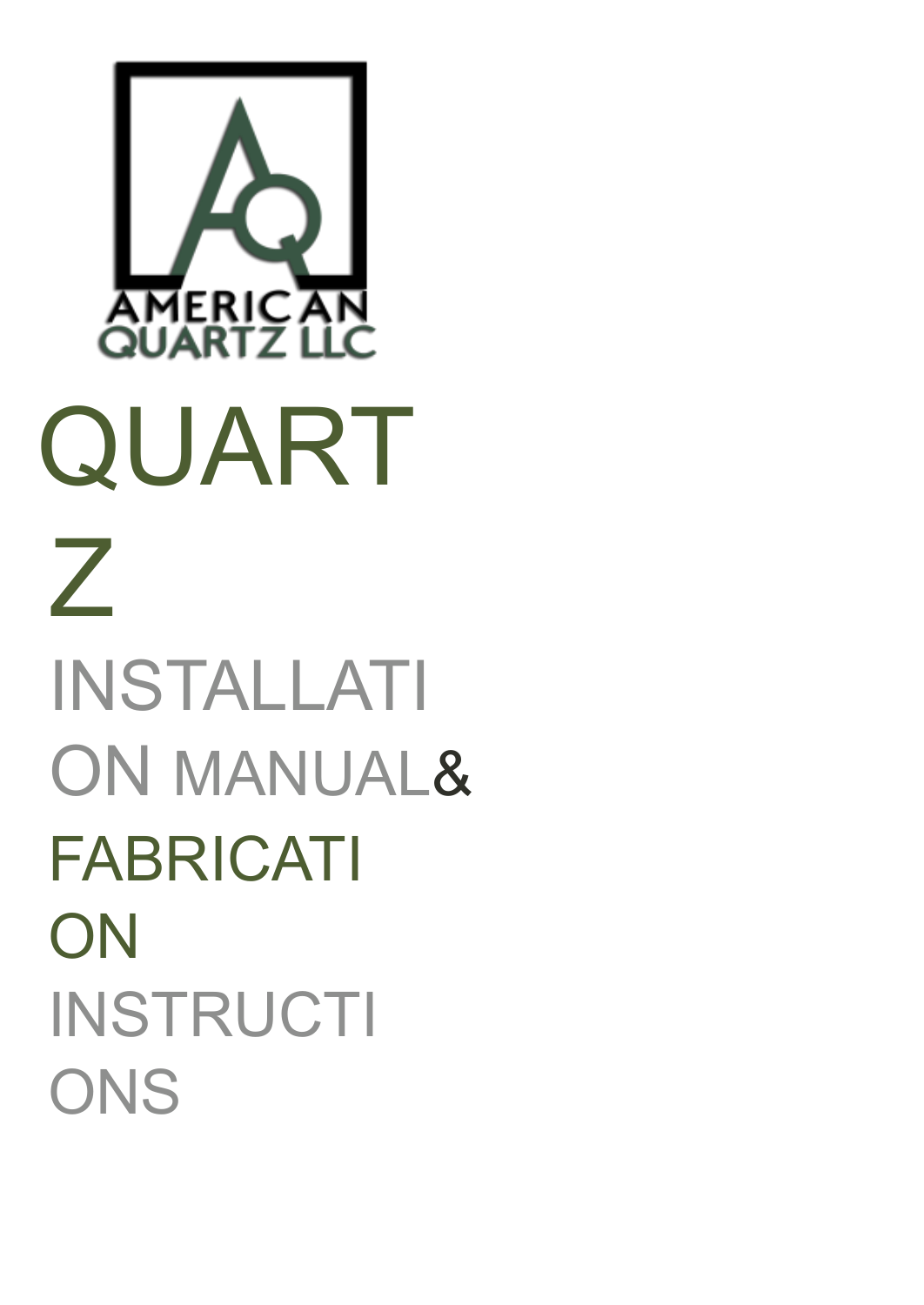# **MANUAL**  $H$ **ANDBOOK** T A B L E O F CONTENT S

**3** Overview

- 4 Seam Placement
- **7** Supports
- 10 Basic Machinery
- 12 Template Tools
- 13 Installation Tools
- **15** Adhesive Application

Measure all sides. Measure all diagonal lengths.

OVERVIEW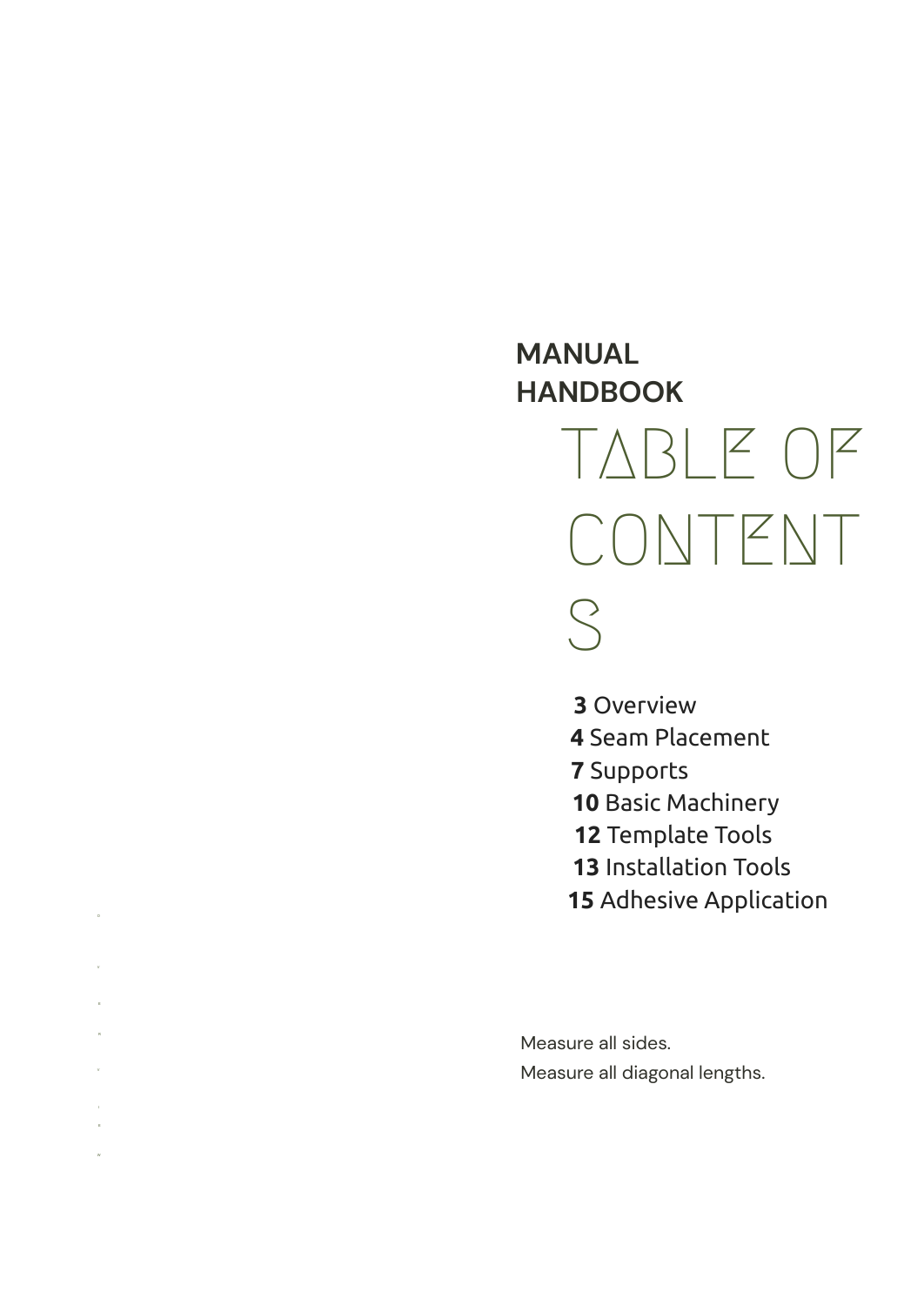## FABRICATIONOVERVIEW

Measure the midpoints of the cutouts and setbacks.

Measure the inside dimensions of the base cabinets where the cutouts will settle. Note any curvature of the walls or misalignment.

Measure the clearance from the doors and drawers to the top of the face frames to ensure that laminations won't interfere with their operation.

Make sure to check with the Fabrication Shop for other important information they might require.

All corners must have a minimum radius of 3/8".

Measure for overhangs at standing appliances for clearance and fit.

Note: Remember to have detailed drawings showing the layout, where to place the seams, sinks, appliances, and other information.



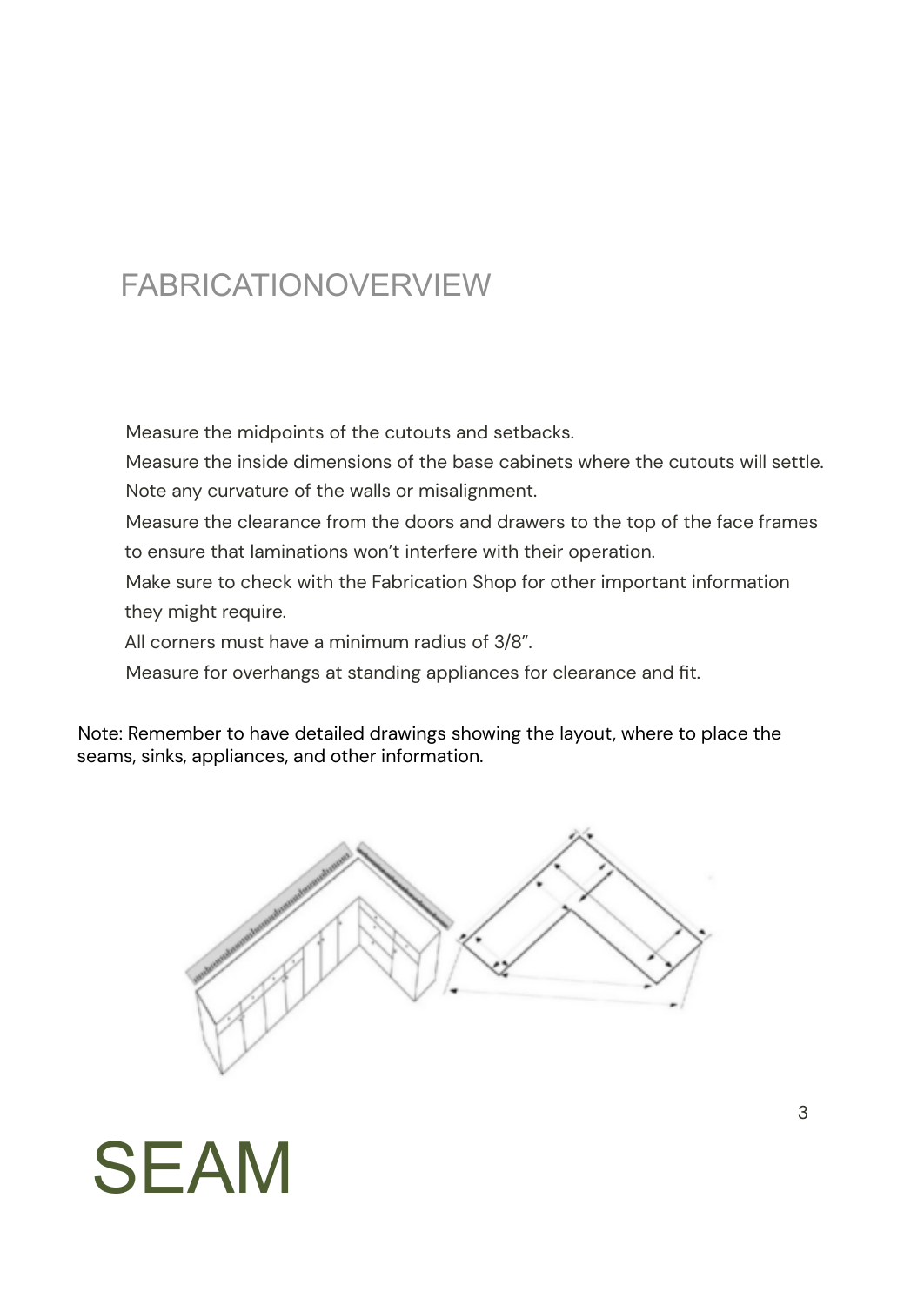# PLACEMENT

When fabricating and installing American Quartz products, there are a variety of factors that may make it necessary to seam two pieces of material together

The length of the top is longer than the slab

Optimum material yield

Weight of a finished top size

Configuration of the finished top

### **OVERVIEW**

Place seams to get maximum yield of the material. Try to minimize the number of seams on the countertop. Avoid placing seams over dishwashers or trash compactors. Do not place seams within 6" of cutouts (sinks, cooktops, etc.) Avoid placing seams within 18" of a finished end. All corners must have a minimum radius of 3/8".

> Note: In order to minimize the possibility of cracking, there are several guidelines which need to be followed when positioning seams. Remember, even though the Template Technician will create seam placement when constructing the templates, the

Fabricator may ultimately determine the final placement.

All seams should be at least 6" from all cutouts, such as sinks, cooktops, and other appliances. In addition, from an appearance point of view, try to position the seams so that they don't look out of place.

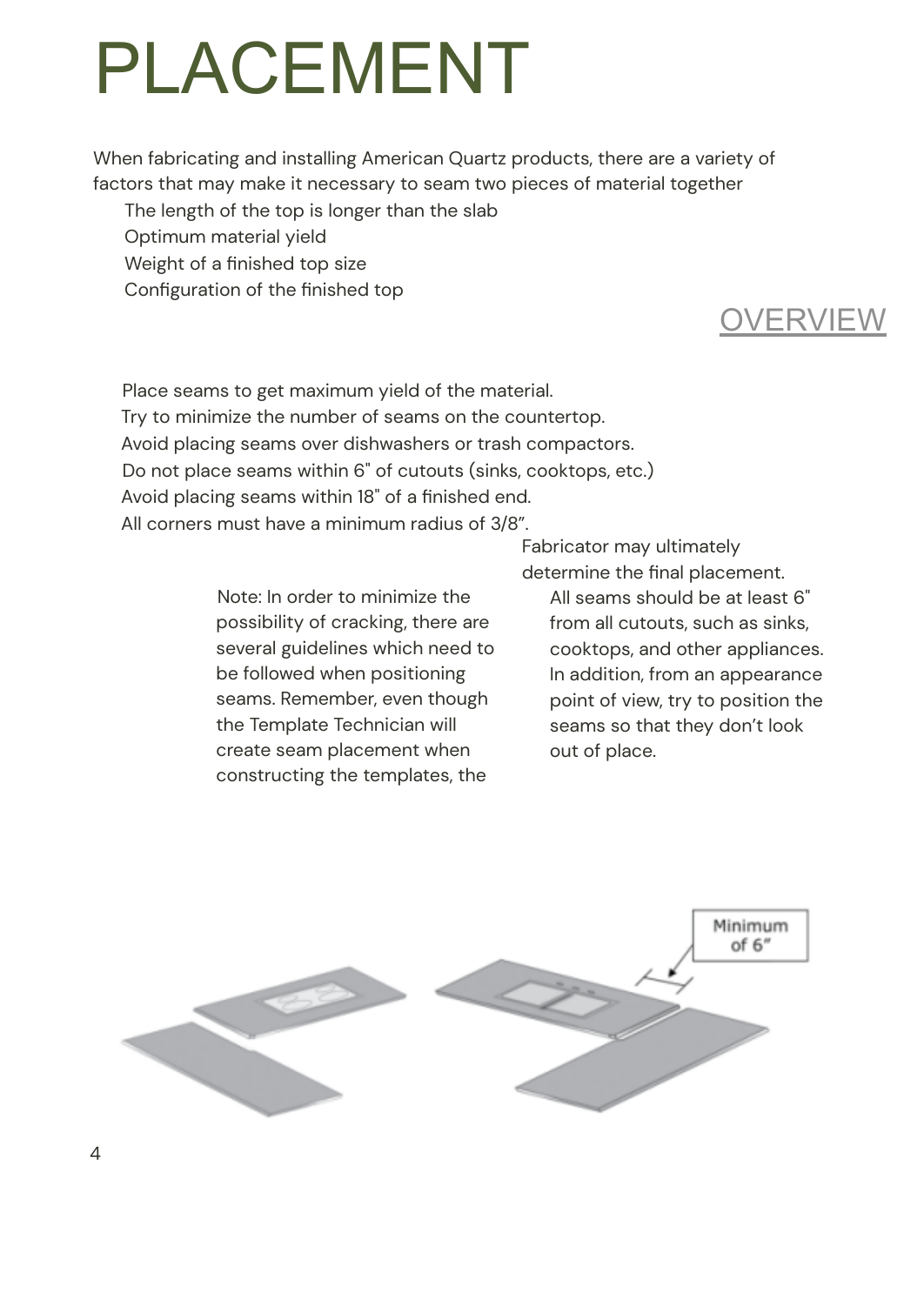### **FABRICATION**

#### **FABRICATION**

Seams should be avoided over the dishwasher or compactor. We do not recommend or honor the warranty if a seam is placed over a dishwasher or a trash compactor. It is important to make a note on the templates if a seam has been placed over a dishwasher. The Fabricator may review the layout and try to rearrange the design according to your notes.



### **FABRICATION**

#### **"L" SHAPED CABINETS**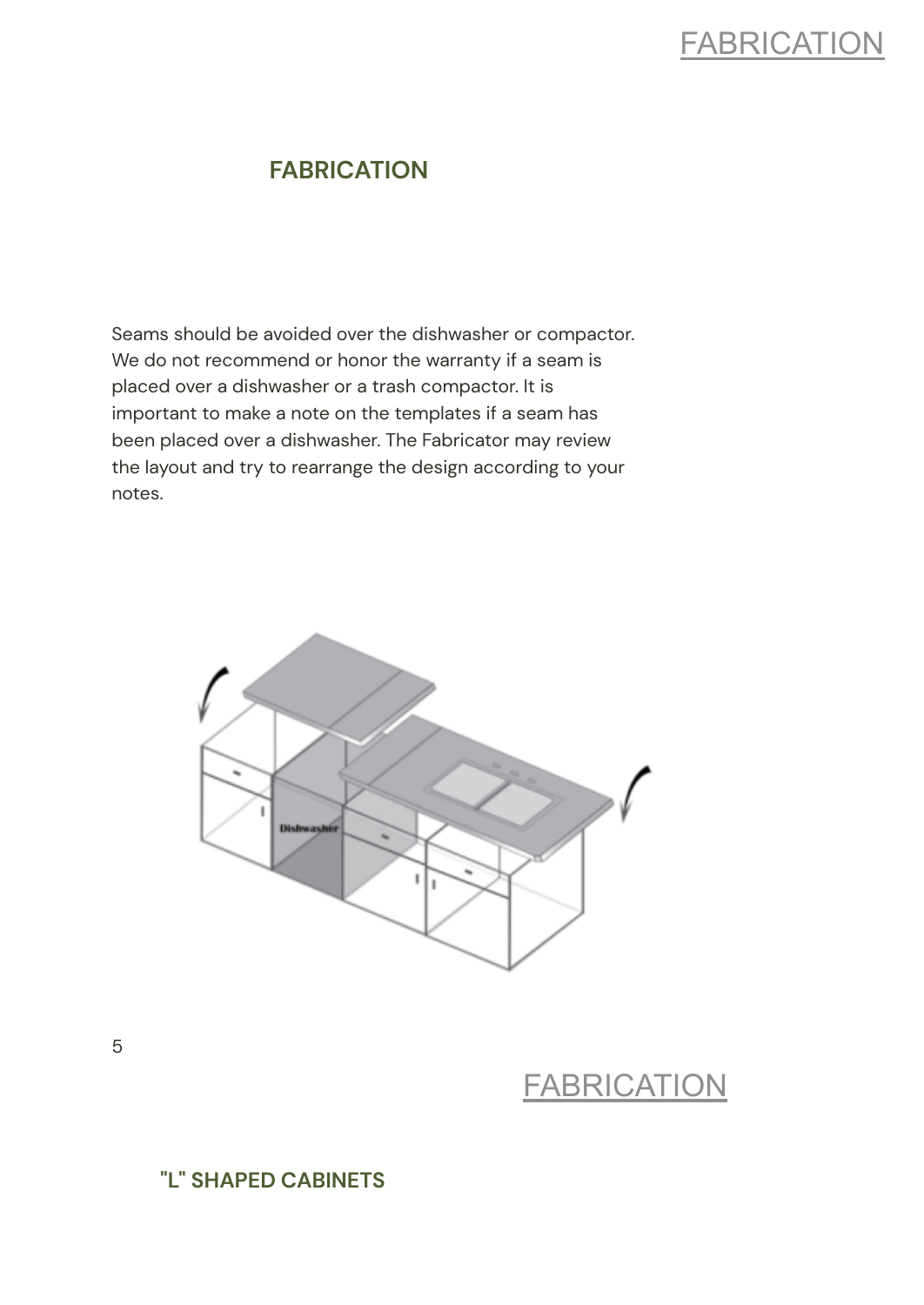"L" shaped cabinets joined together at an angle are common configurations used to negotiate a corner. When building tops for these areas, it is advisable to place a seam at the corner rather than building on top.

The advantages of seaming the top are as follows: Reduced chance of breakage during fabrication Reduced chance of breakage during transportation Reduced chance of breakage after installation due to stress at the corner Improved ease of transporting and handling

There are three basic seam configurations used in corners as follows: Key cut - this is the most efficient seam configuration from the standpoint of material yield and labor costs. (Shown Below)

 $2"$  return with  $1\frac{1}{2}"$  radius cut on the inside corner - many shops prefer this seam configuration for aesthetic reasons, and to match other inside corners cut like this without seams on the same job.

Mitered seam - this configuration is not commonly used because of poor material yield and it creates a longer seam that's more difficult to deal with.

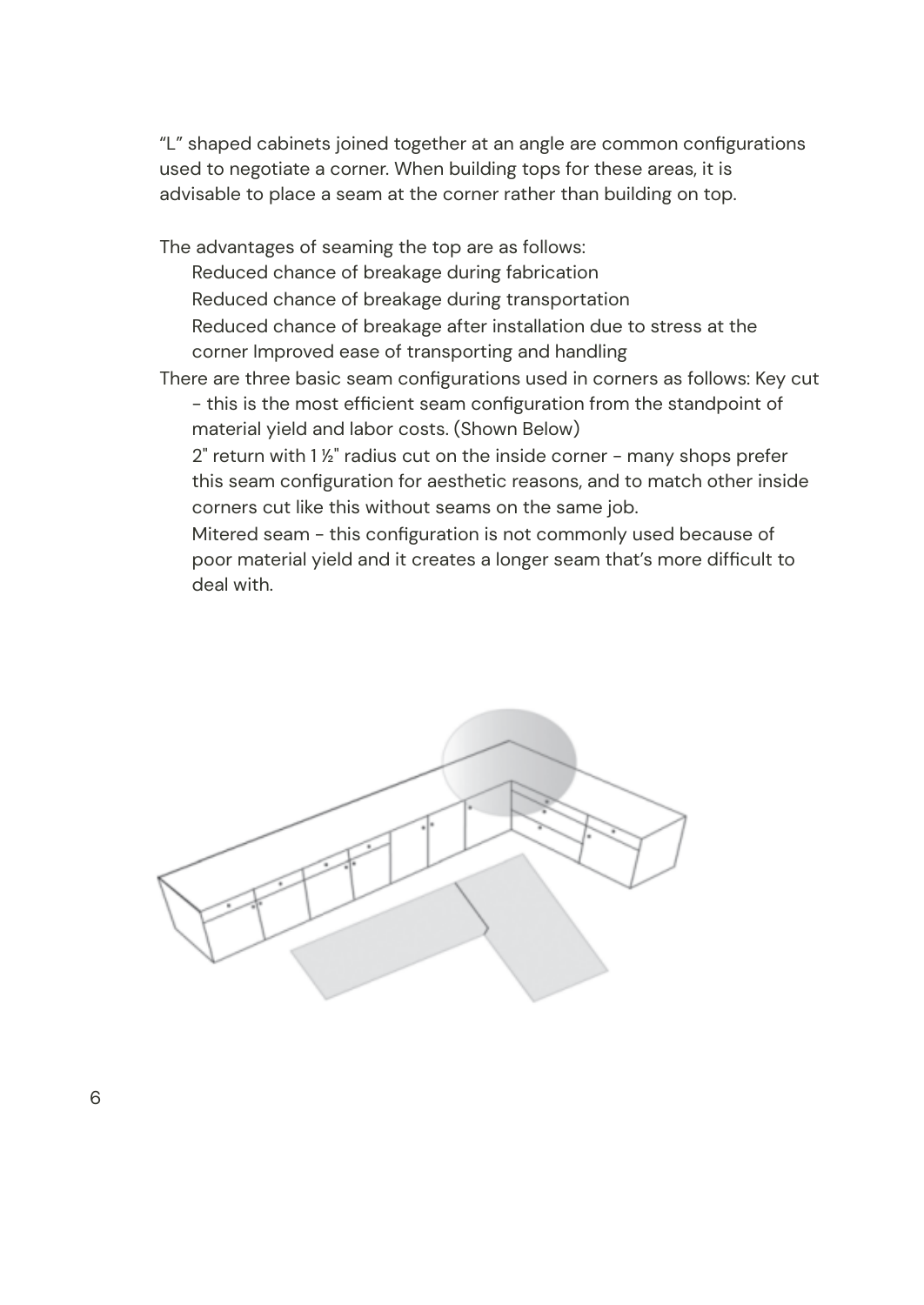**SUPPORT**

# SUPPOR

PERIMETERSUPPORT

# TS **PERIMETER**

#### **NOTES**

Similar to natural stone, American Quartz is extremely heavy and needsto be supported properly. With 3cmmaterial, the tops can be set directly on top of the properly installed and leveled cabinets, as this provides the perimeter and cross support required. This support is not adequate for 2cm tops, and 2cm profiled edges are generally laminated. For these reasons, we require built-up perimeter support or a full sub-top

on our 2cm material.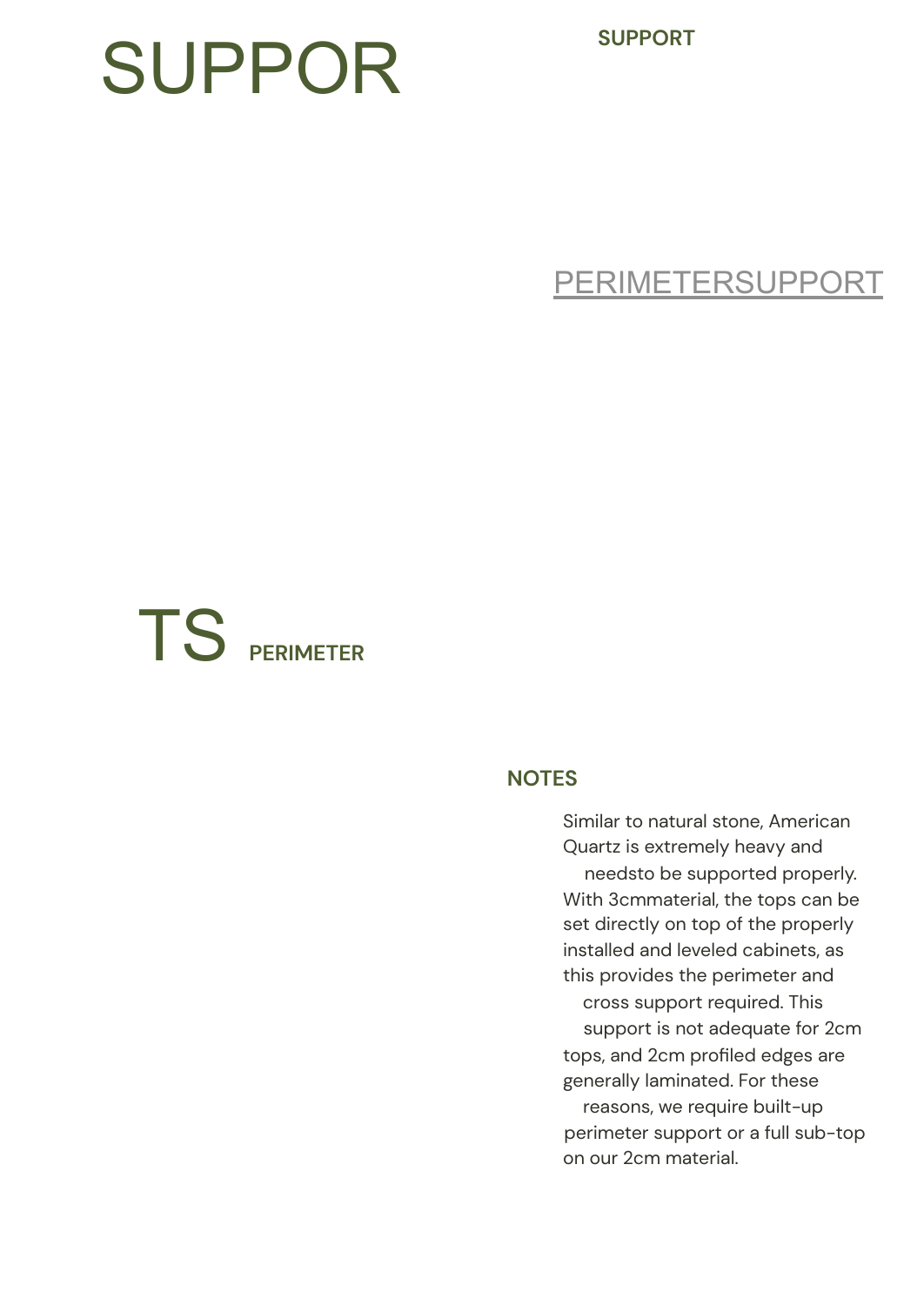back of the cabinets, and crosswise, (front to back) at the ends, and at a maximum of 3' o. c. (over cabinet partitions) intervals. Front-to-back support is also recommended under and along both sides of all seams.

Recommended material –  $\frac{5}{8}$ " or  $\frac{3}{4}$ " x 2" Moisture resistant MDF Moisture resistant plywood Particleboard is not acceptable for this application Wood strips should be installed continuously along the front and

#### **FULL SUB TOP SUPPORT** FULL SUBTOPSUPPORT

Many installers prefer to use a full sub-top rather than support strips. A full sub-top has some advantages and is required in areas of overhang and cantilever.

Recommended materials for full sub tops

¾" moisture resistant MDF

¾" moisture-resistant plywood

Particleboard is not acceptable for use as support.

When installing a full sub-top, do not seam the sub-top material in the same location as the countertop material. Avoid seams in cabinetry whenever possible.

When using either full sub top support or full perimeter support, the material must be attached tightly to the cabinets and be flat and leveled.

7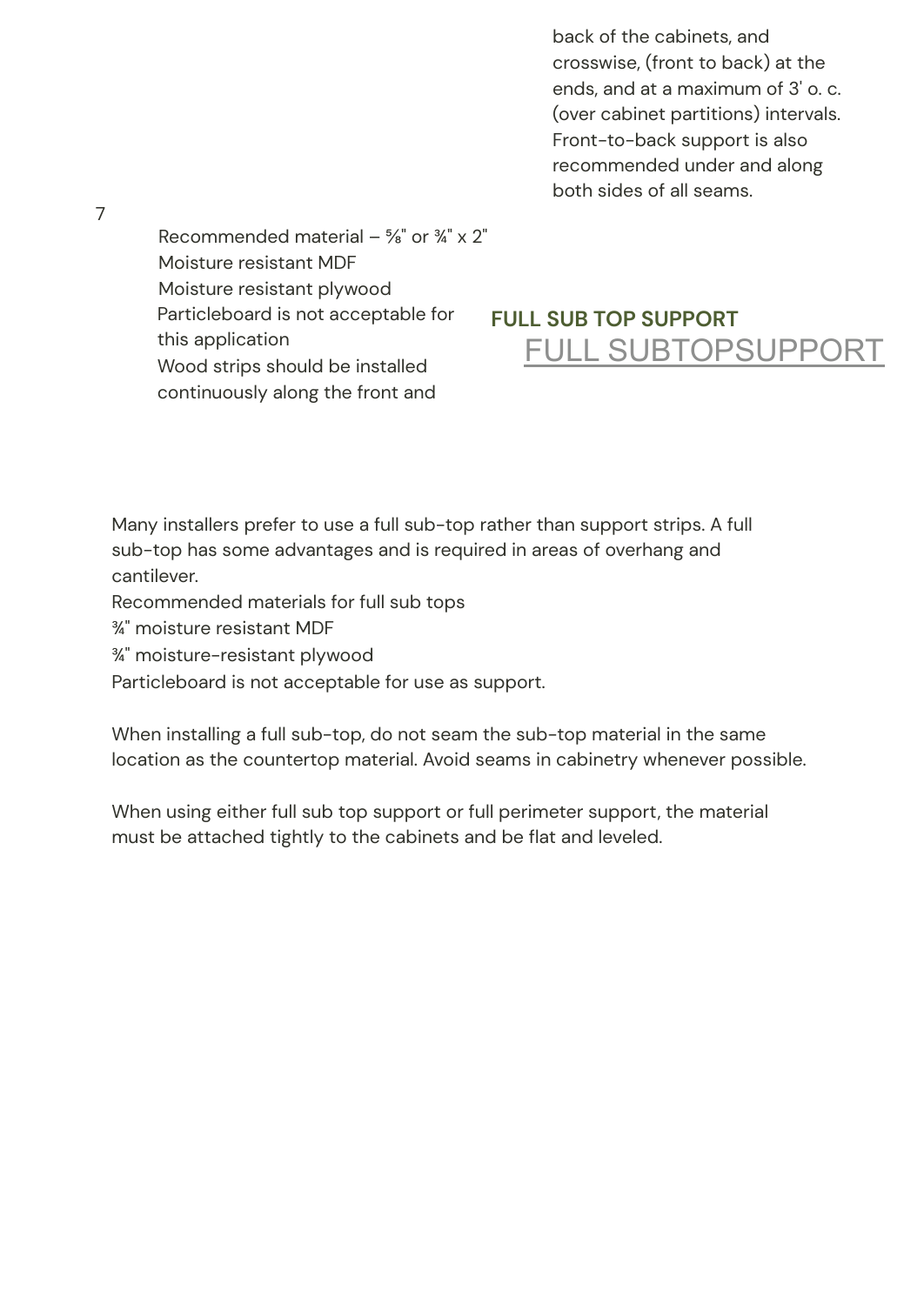

#### 8 OVERHANGSUPPORT

Depending on the application, you might be required to provide overhang support for the countertop.

Following are some guidelines to follow when working with overhangs.

#### **REQUIREMENTS**

Support not required

Full sub top with corbels **2CM QUARTZ**

#### Overhangs under 12". Use full sub tops greater than 6". 12" – 18" use full sub top along with corbels evenly spaced at 3' on center or less.

#### **3CM QUARTZ**

Overhangs under 16"

16" – 24" use full sub top along with corbels evenly spaced at 3" on center or less.

#### **REQUIREMENTS**

Full sub top with legs or columns

#### **REQUIREMENTS**

**2CM QUARTZ 3CM QUARTZ**

Overhangs over 18" use full sub top along with legs or columns connected at the top with rails of adequate size to provide perimeter support. Over over 24" use full sub top along with legs or columns connected at the top by rails of adequate size to provide perimeter support.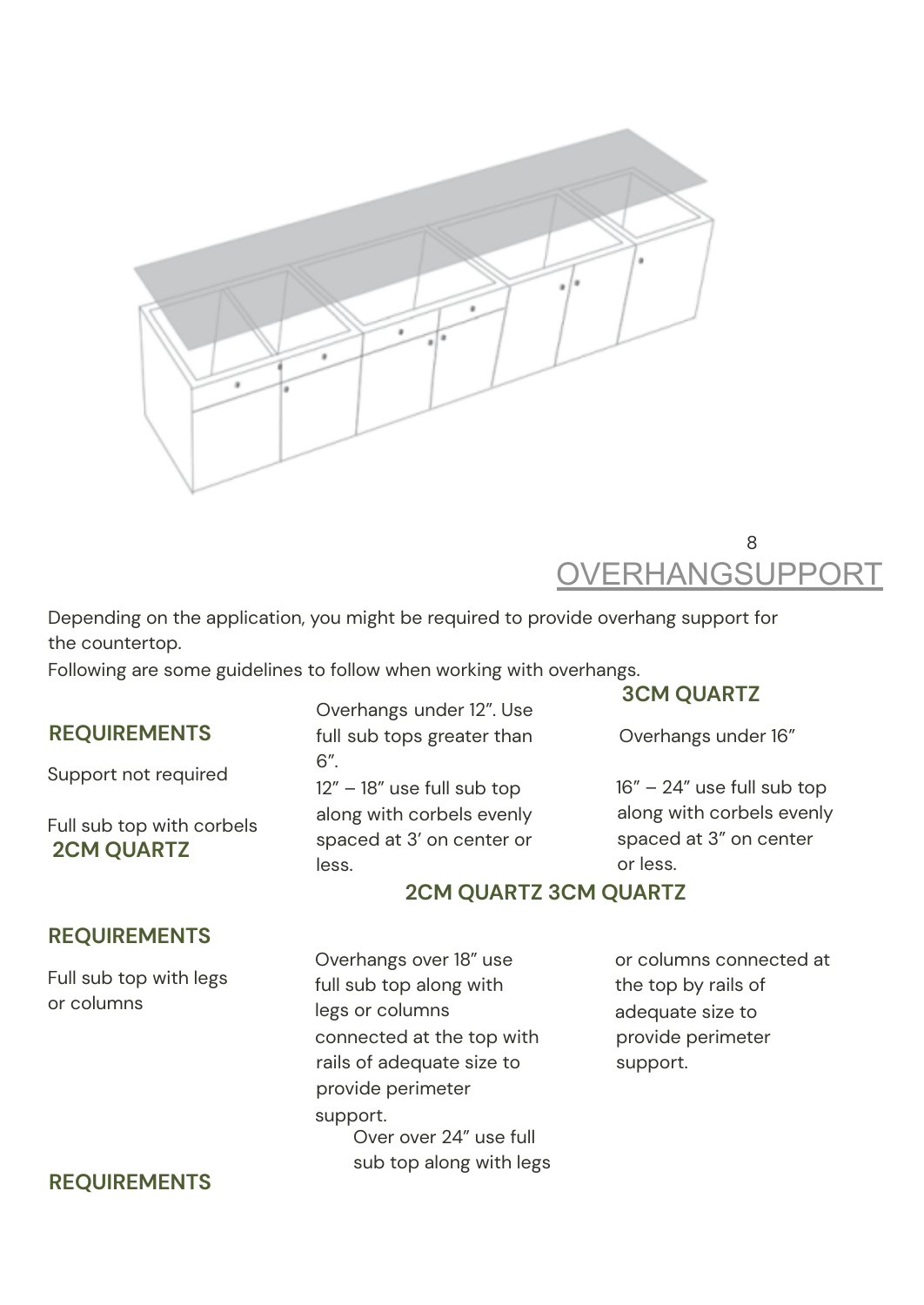Full sub top and bracket or corbel support at 3' on center or less is always required.

Raised bar mounted on top of pony wall



American Quartz recommended fabrication shops should be fitted with machinery designed to work with natural quartz surfaces while providing the highest quality possible. Consideration of heavy equipment should be carefully researched and implemented before working with American Quartz.

The following chart briefly describes some of the basic heavy machinery used in a fabrication shop. The type of machinery in each shop will differ according to individual needs, and state/federal requirements for safety.

**Polisher (Multi Head)**

**Saw (Bridge Saw)**

**Handling Equipment**

**CNC Machine**

**Water Treatment**

**Line Polisher (Single Head) Line**

**Air Compressor** This is the most important piece of equipment. Bridge saws will cut full slabs of material with greater accuracy, precision,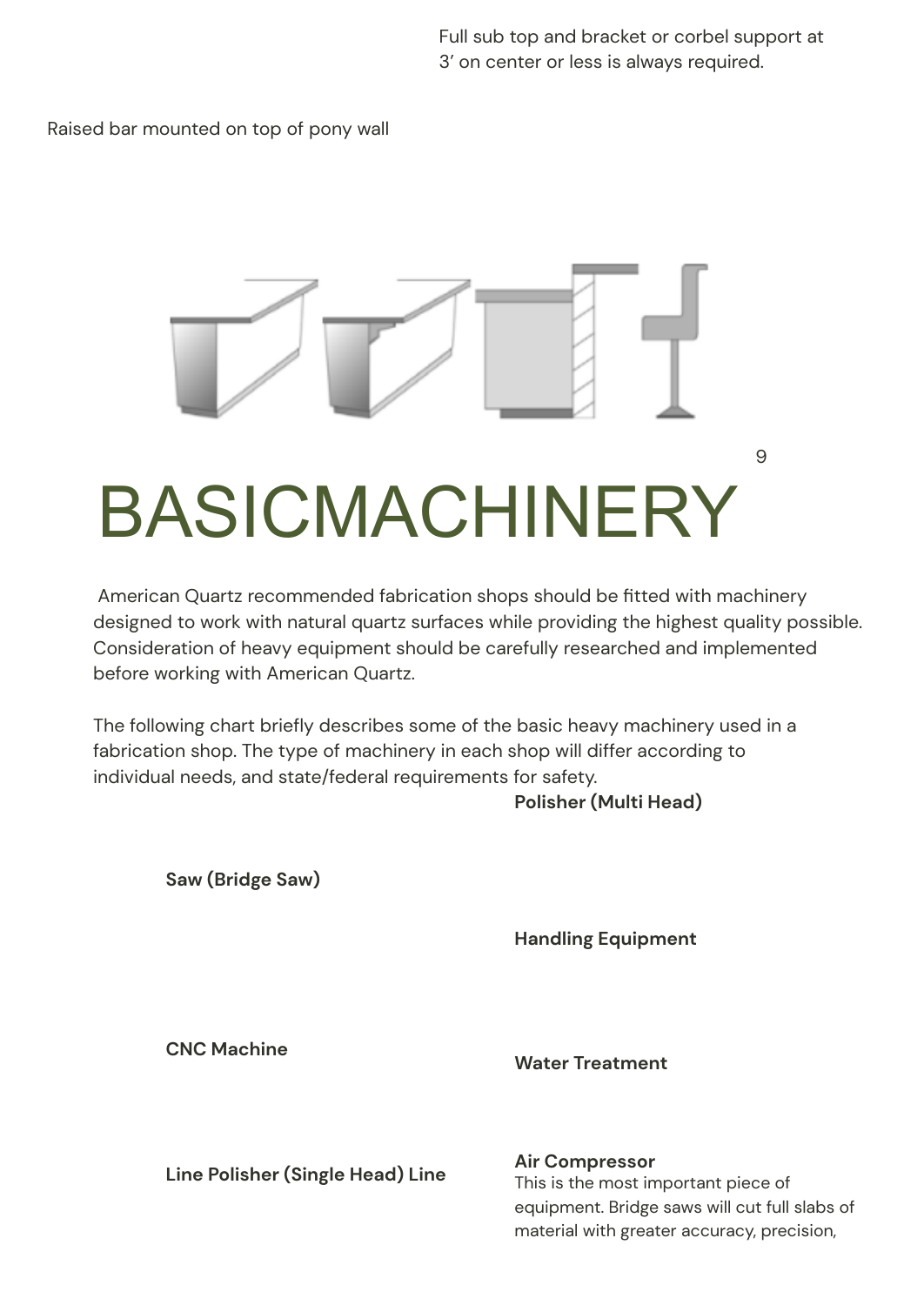|    | and speed than conventional hand tools.<br>Bridge saws can have many different                                                                                                             | rates.                                                                                                                        |
|----|--------------------------------------------------------------------------------------------------------------------------------------------------------------------------------------------|-------------------------------------------------------------------------------------------------------------------------------|
|    | options ranging from manual to fully<br>automated.                                                                                                                                         | Overhead gantries and jib-booms facilitate<br>themovement of material around the shop<br>andthe ability to load pieces on the |
|    | <b>Computer Numerically Controlled (CNC)</b><br>Technology.                                                                                                                                | machines without the necessity of forklifts<br>in space prohibitive areas.                                                    |
|    | The CNC mill (router) uses digital templates<br>or measurements to automatically cut out,<br>profile, and polish the perimeter of a piece<br>and internal cutouts such as sink holes, etc. | A system of pumps, filters, and settlement<br>tanks is used for the recirculation of shop<br>water.                           |
|    | Machine designed to profile and polish<br>edges in a straight line only.                                                                                                                   | Used to supply machines and pneumatic<br>hand tools with sufficient air pressure and<br>volume to operate efficiently.        |
|    | Similar function as the single head polisher<br>but it is capable of much higher production                                                                                                |                                                                                                                               |
| 10 |                                                                                                                                                                                            |                                                                                                                               |

A fabrication shop, large or small, will require most of the tools listed in this section.

While the following is a brief overview of some of the basic tools and equipment required in a shop in order to fabricate American Quartz, it is not intended to be comprehensive or complete and should not be solely relied upon for information. This overview does not address any personnel safety equipment or requirements. Contact OSHA and your local Employment Development Department for that information.

#### **Handling and Storage Equipment Hand**

|                                      | <b>Polishing Supplies</b>                                                                                                                                                                                                                                       |
|--------------------------------------|-----------------------------------------------------------------------------------------------------------------------------------------------------------------------------------------------------------------------------------------------------------------|
| <b>Tools</b>                         |                                                                                                                                                                                                                                                                 |
|                                      | <b>Safety Equipment</b>                                                                                                                                                                                                                                         |
| <b>Adhesives</b>                     | <b>Accessories</b><br>Fork lift, vacuum lifter or slab clamp, lifting boom,<br>A-frames, slab storage racks, A-frame carts, slab<br>dolly, vacuum cups, work bench/fabrication tables,<br>and racks for finished pieces.                                        |
| <b>Cutting and Grinding Supplies</b> | Rail saw/polishers (air or electric) that are usually<br>4" and must be variable speed with center water<br>feed. Angle grinders for hand cutting and shaping<br>(min. 5"), router and appropriate profile cutters<br>(4") and clamps for laminating if needed. |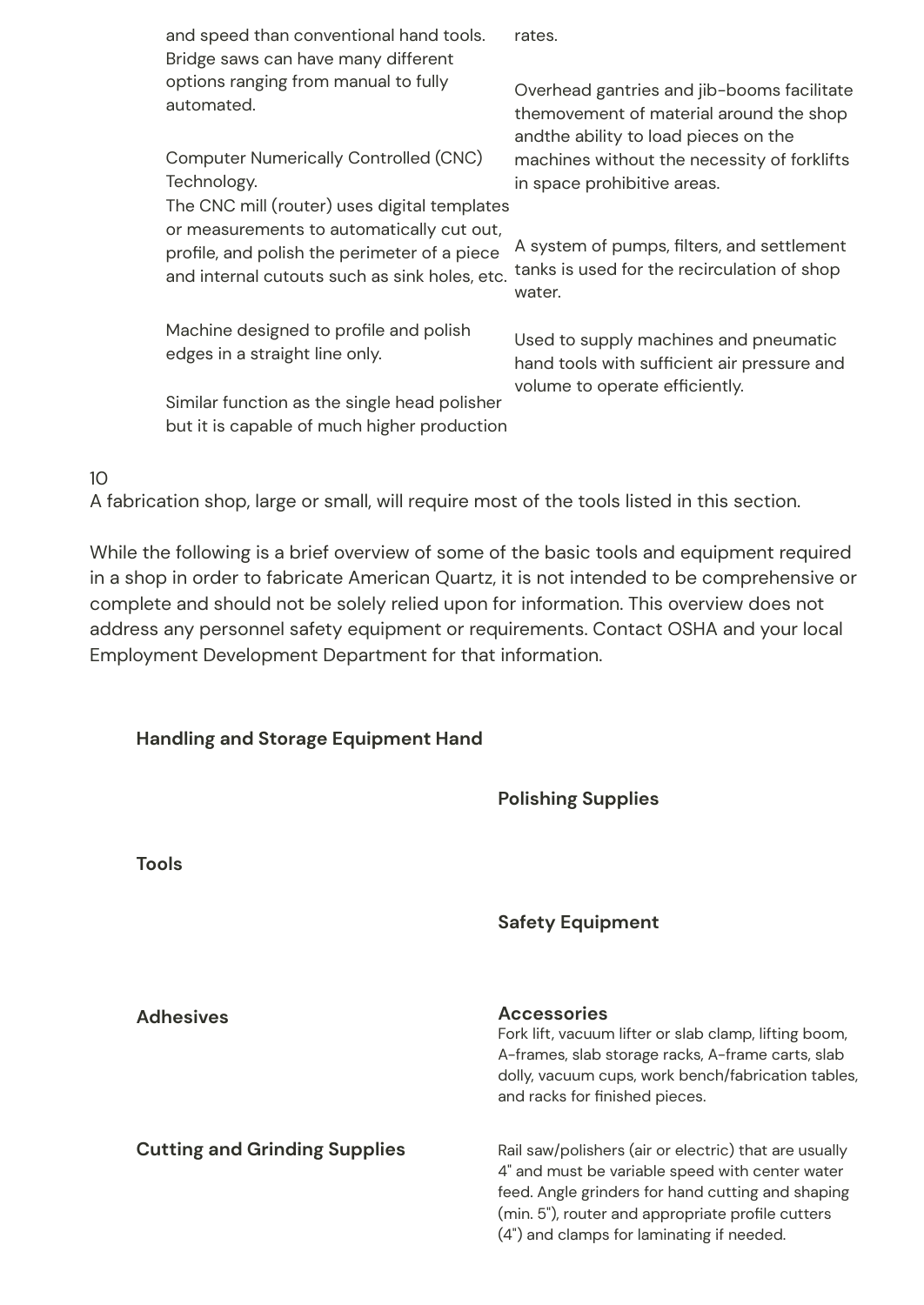The following two component adhesives are commonly used in a fabrication: flow and/or knife grade epoxy, polyester, methacrylate, ester, and penetrating acrylic. Also required are appropriate pigments.

Diamond granite blade, properly sized to fit rail saw, turbo diamond blades properly sized to fit angle grinders (4" min. diamond cup wheels), 5" contour blade for cutting radius, zero-tolerance grinding drums 50 & 80 grit, and core bits for faucet or grommet holes (usually  $1\frac{3}{8}$ " to  $2\frac{1}{2}$ ").

3" and 4" flexible and ridged backer discs (velcro), 3"and 4" polishing pads (50, 100, 200, 400, 800, 1500,3000 grit), final polish pad, granite polishing

powder, and felt pad. 3 step Quartz polishing pads can also be used.

Respiratory dust masks, ear plugs, safety glasses, steel toe rubber boots, waterproof aprons, gloves, back supports, and ground fault interrupters for all electrical applications.

Tape measures, carpenters square, combination square, bevel square, angle finder, compass, C clamps, bar clamps, extension cords, air hoses and accessories, 4' level, 8' straight edge, whiteout pens/china markers, rags, acetone or denatured alcohol (preferred), single edge razor blades, propane torch & tips, steel wool, masking tape, and shims.

11

# TEMPLATE TOOLS

Adequate number of Luan Strips (Usually 1/8" thick, 2" wide, and about 8' long). Please check with the fabrication plant for preference.

Utility knife

Heavy-duty scissor or shears

Hot glue gun with extension cord

Glue sticks

Cardboard

Magic markers or Sharpie pens

Tape measure

Pen and paper

Straight edges

Level 2, 4, or 6

Square framing or construction protractor

Sample decorative edges

Sample corner profiles

Plastic corner templates (to trace different corners on the

template) Checklist

Customer sign-off sheet

Note: Digital templating is available through different manufacturers. Please ask your tool supplier which system will benefit you most efficiently.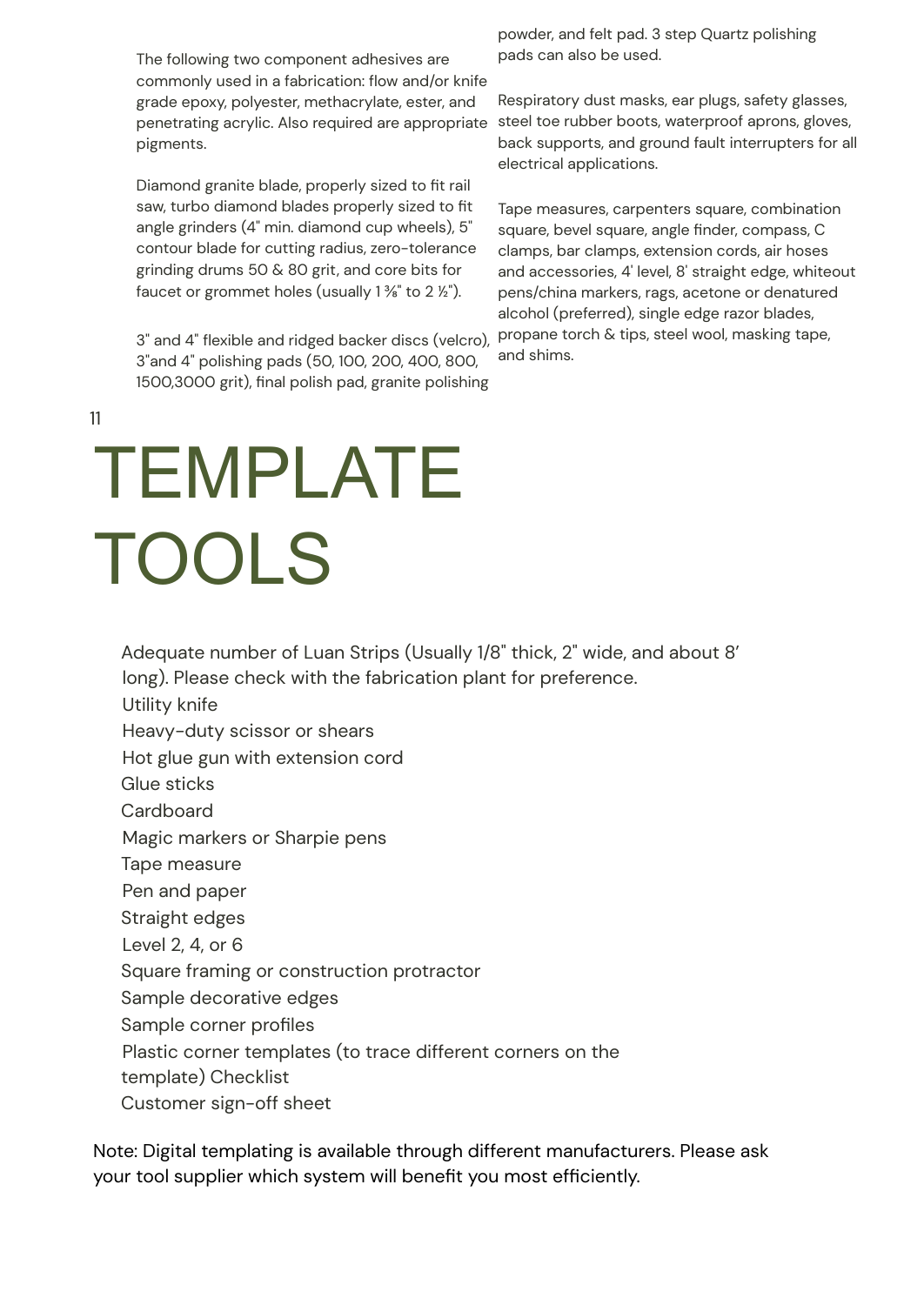12

# INSTALLATION TOOLS

As an installation technician of American Quartz, you will require the following tools. Having the right tools for the job will save time and yield professional results.

Handling Equipment

A-frame cart or slab dolly to carry the top from the truck to the installation site

Safety Equipment

Protective gloves

Proper safety shoes

Safety glasses and dust mask (when cutting materials)

Ear plugs

Back support

Straight Edges

Various sizes (4' to 8' recommended)

Level

Various sizes (At least 4' recommended)

Angle Grinder

4 ½" or 5" with diamond blades and cup wheels

Polisher and Polishing Pads

Various pads for any touch-up work and/or other alterations made in the field Silicone

Variety of colors to match different colored tops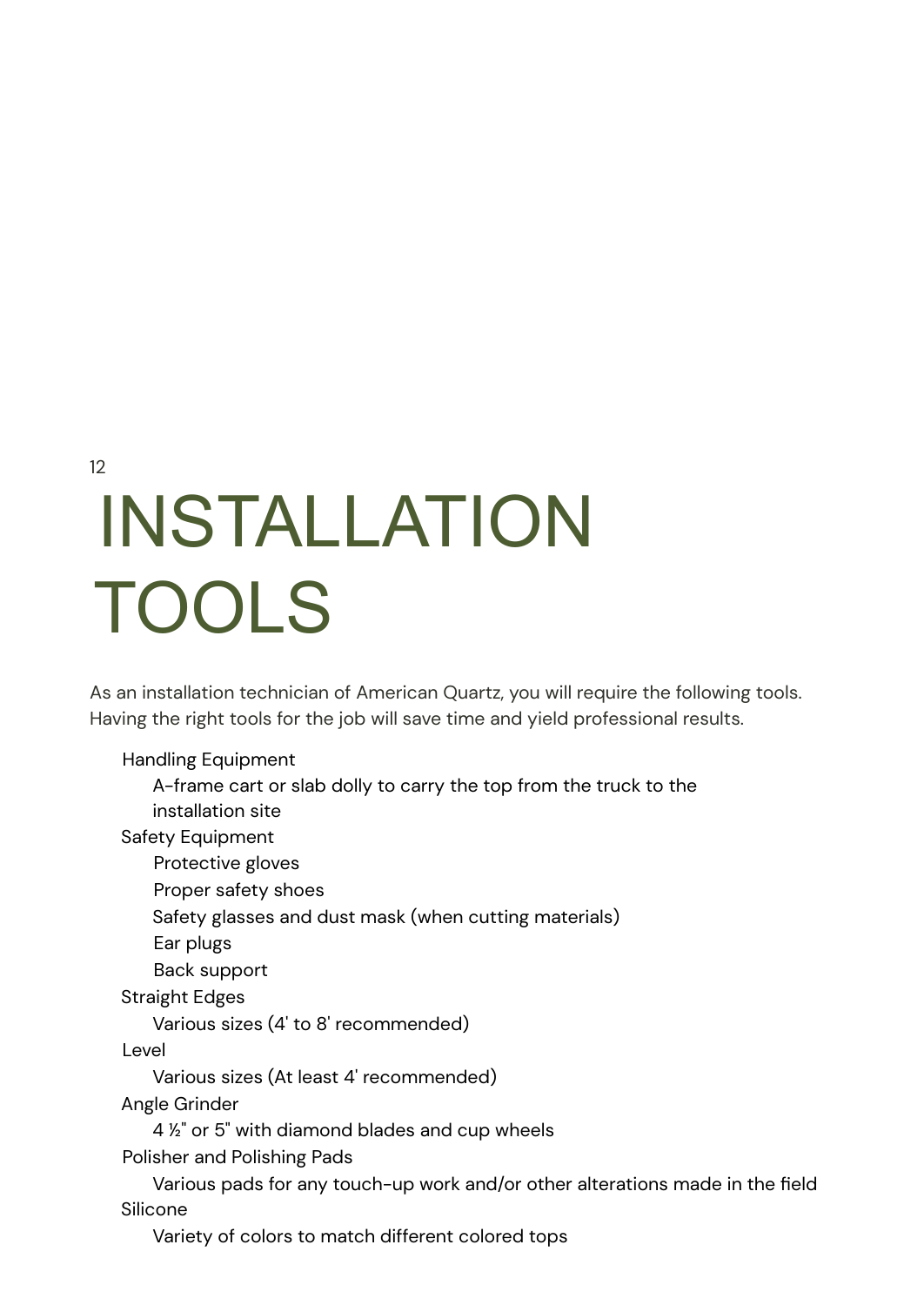Utility grade for setting tops

Jig Saw or Circular Saw

Used to cut out holes in the sub-top if applicable (i.e. sinks, cooktops) or other woodworking applications such as filling in missing cleats, cutting prop sticks, etc.

Basic Tools

Hammer Tape measure Combination square Framer's square Hand tools such as screwdrivers, chisel, and flat pry bar, etc. Seaming Kits 2-part knife grade polyester Variety of color pigments to match the top

Spatula or putty knife for mixing and applying glue

Seaming Clamps

13

### INSTALLATIONTOOLS

Drill

Core bits for any necessary drilling (various sizes)

Shimming materials (only to align the top for seaming)

Vacuum

Masking tape

Single-edged razor blades

Steel wool (#0)

Acetone or denatured alcohol to clean excess adhesive and tools

Clean rags

Masking tape

Roll of utility paper to protect finished floors in path of

install Saw horses for cutting on tops outside

Checklist and customer sign-off sheets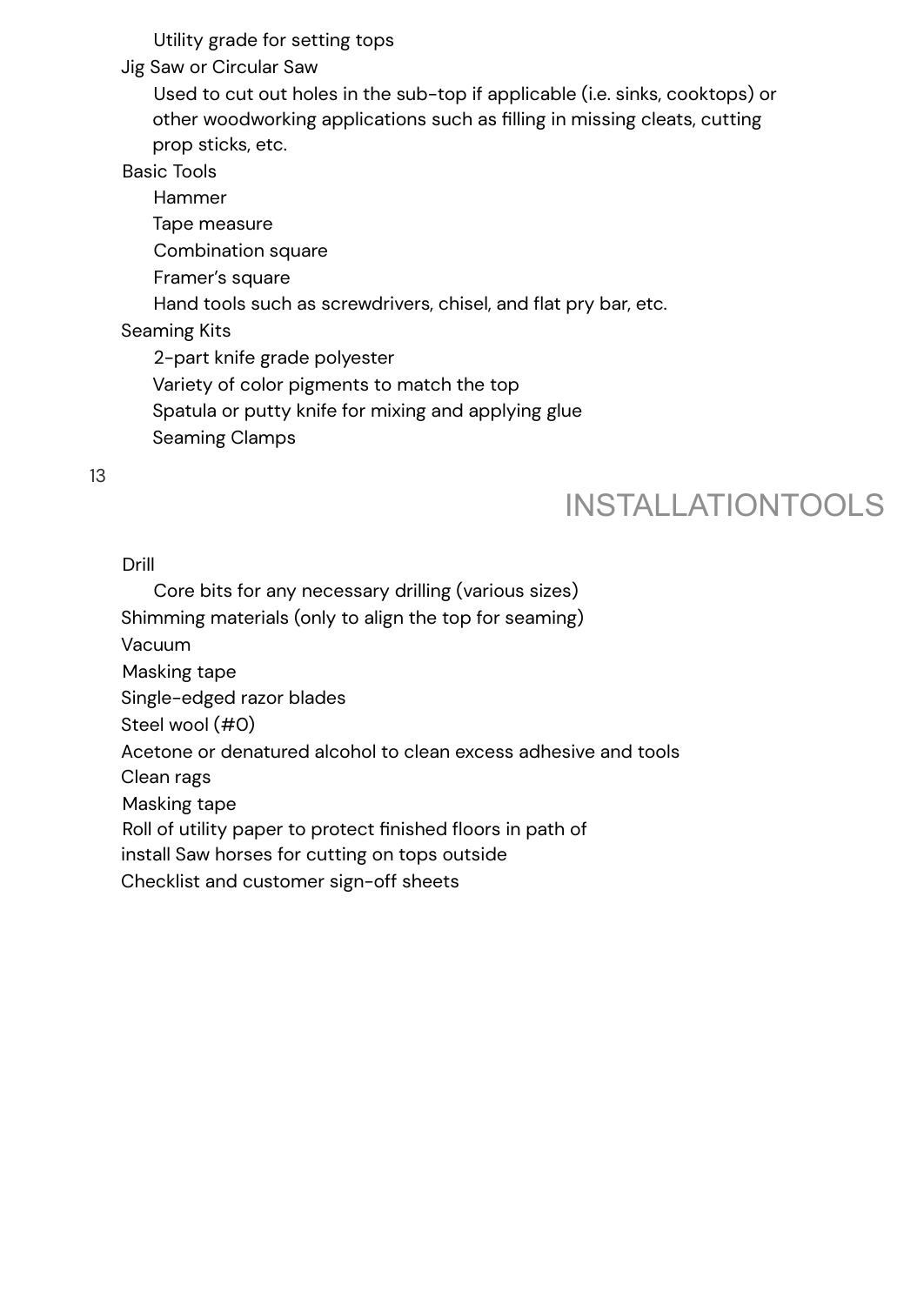# 14 ADHESIVE APPLICATION

Basically there are two types of silicone used in a typical American Quartz installation:

100% pure silicone is used to fix the tops to the substrate and glue the splash or other vertical pieces to the wall as well as sealing any seams between pieces.

Many Distributors carry colored silicones which can be used to caulk splash to countertop connections with very good results, but colors are usually do not exactly match the stone colors. Many installers prefer to use a semi transparent or translucent silicone which

#### **NOTE**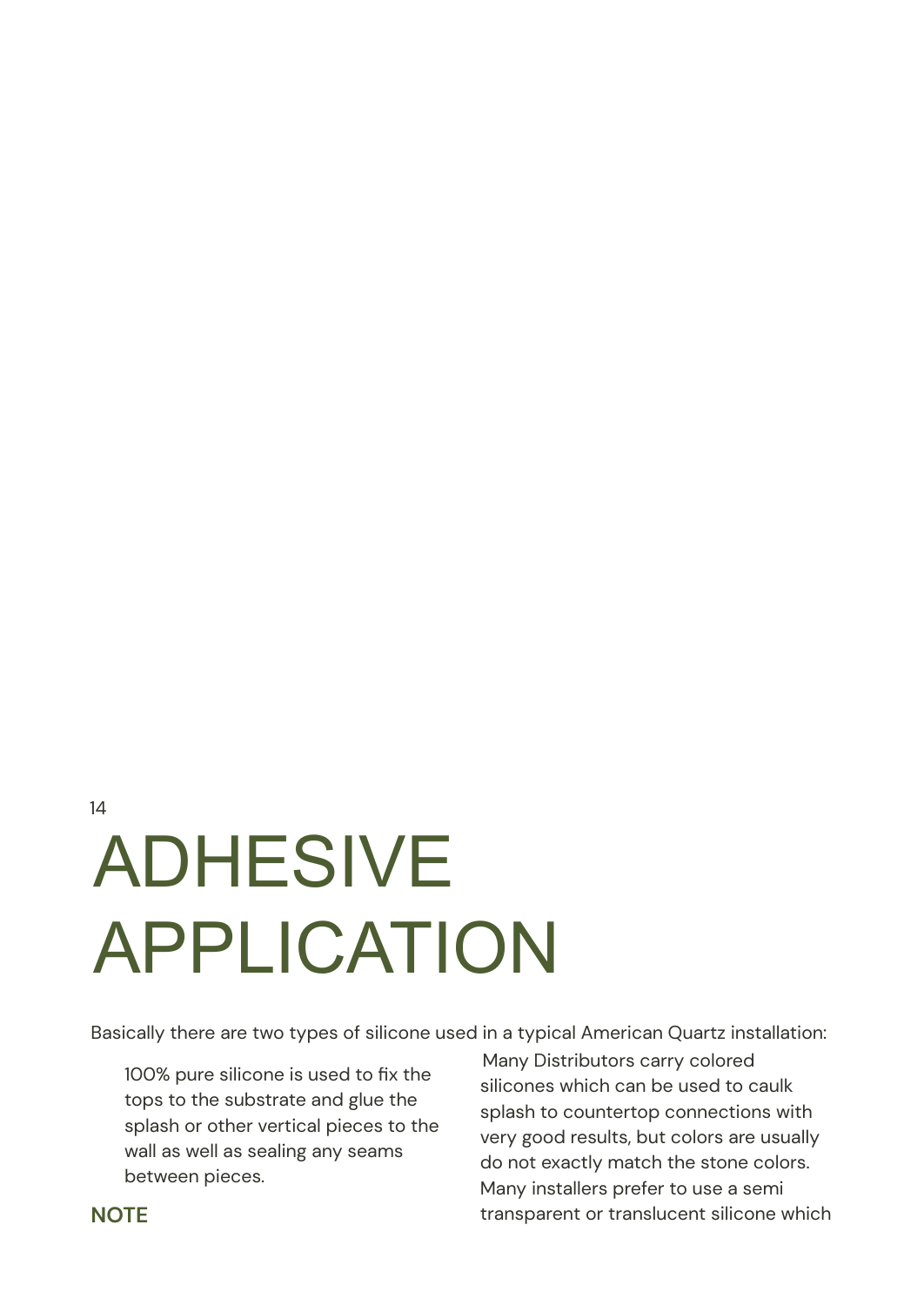tends to take on the color of the stone and create a more acceptable caulk joint.

#### **NOTE**

Polyester is a two-component glue consisting of adhesive with about 3-4% hardener added to it to cause the mixture to cure. Once the proper amount of hardener is added, the mix will be workable for about 10 minutes. depending on the temperature of the air and the surface. Clamps can be removed and work on the pieces can begin in about 30 to 45 minutes.

• Paintable silicone is used to caulk between before the hardener is added. stone and wall connections

companies use polyester to seam materials together. Whether seaming two countertops or laminating a built-up edge for profiling, polyester is the most versatile adhesive due to its fast cure time, ability to color match, and great bonding qualities to engineered stone.

Polyester is colored using different tints designed specifically for polyester. These colors are combined to match the stone being used and are added to the adhesive

In the natural quartz surface industry, many

15

#### **TIP**

When mixing and matching colors, place two scrap pieces of the stone to be matched together side by side, creating a simulated seam. Knife the colored glue in the seam. It will be obvious whether you need to lighten or darken the color in the finished mix.

#### **TIP**

Please consult your Distributor regarding adhesive recommendation for American Quartz.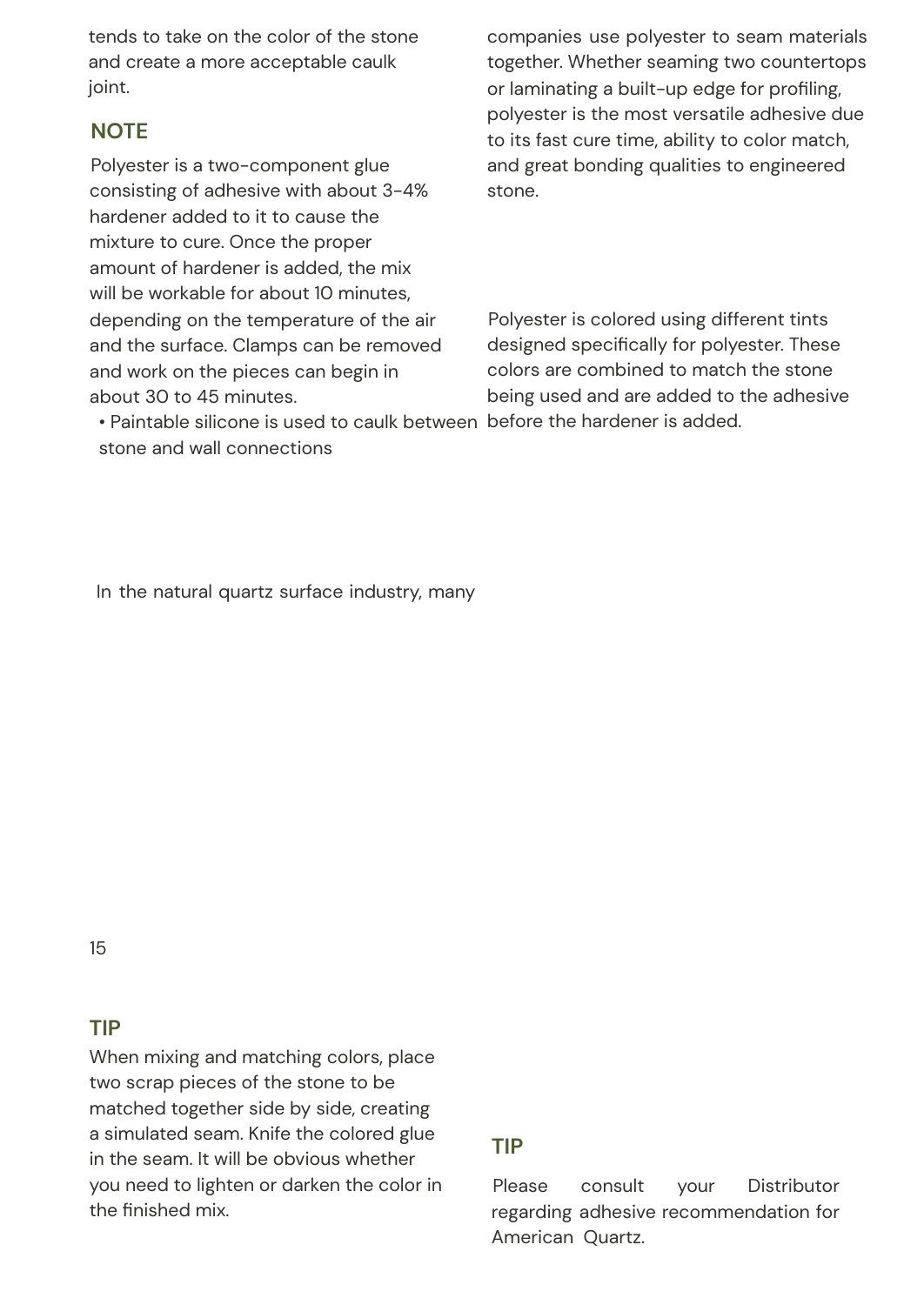## ADHESIVEAPPLICATION be adjusted, this adhesive is much more

Methacrylate ester is a two component adhesive that is also commonly used in quartz surface fabrication and installation. Although not as versatile as polyester because the color is pre-mixed and cannot

convenient because it is dispensed and automatically mixed with a caulking gun with mixing tips, making the application much quicker and with far less clean up. Methacrylate adhesives can be used in all applications where polyester would traditionally be used.